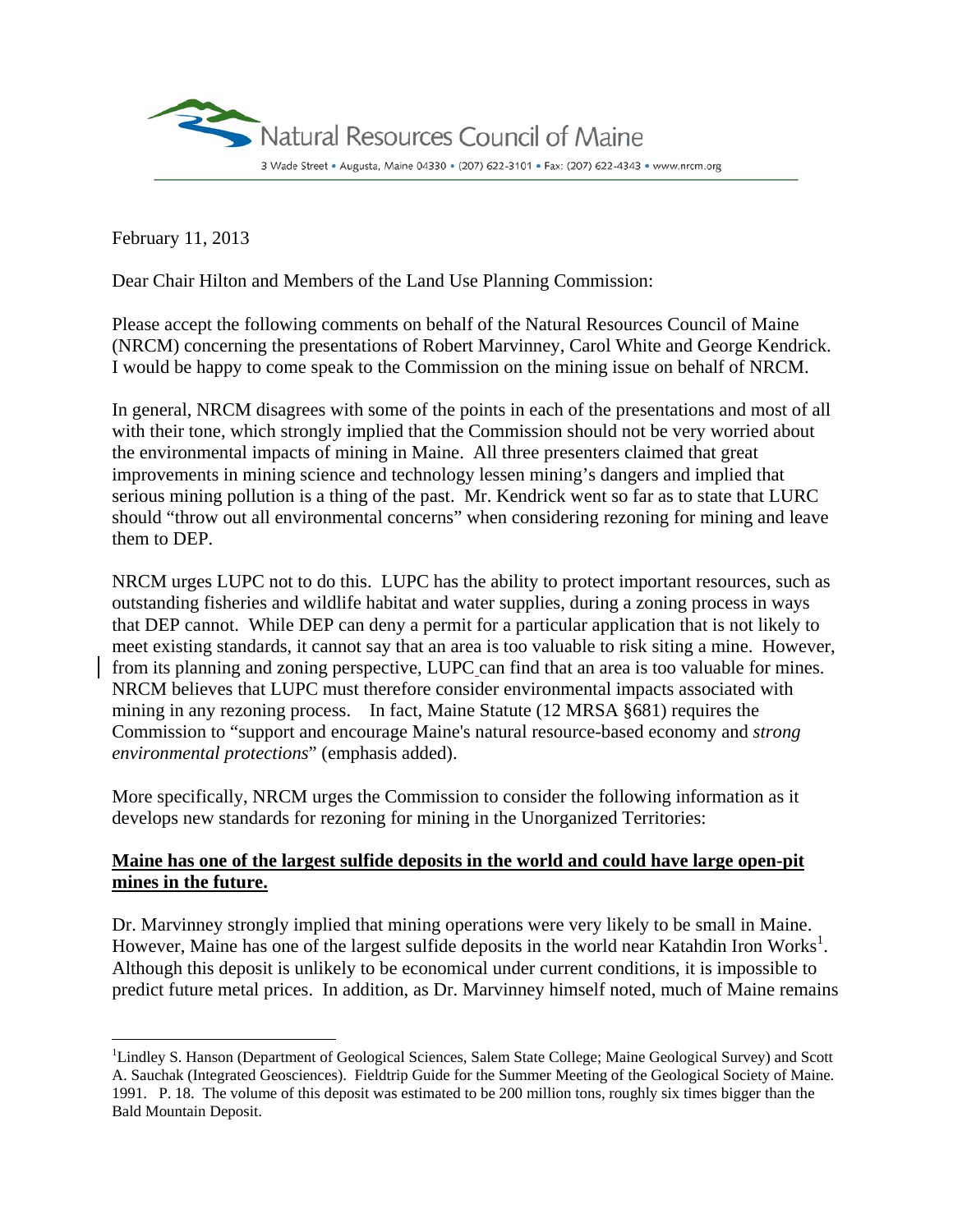unexplored, so additional large deposits may exist. The Commission should not assume that mining operations in Maine will be small.

### **New, advanced technologies have not made mining environmentally benign.**

Advocates for the mining industry claim they have developed new, advanced technologies that will solve mining's environmental problems. NRCM urges the Commission to be skeptical of this claim. The presenters provided no evidence of "new, advanced technologies". Geotextile liners of the sort Mr. Kendrick described have been around for decades as have reverse osmosis and acid- neutralizing water treatment systems. Mining companies' use of these technologies may be relatively new, but the technologies themselves are not.

These technologies are also expensive, and mining companies have been resistant to using them. For example, during the legislative debate surrounding LD 1853(the Maine Metallic Mineral Mining Act) last session, JD Irving tried to insert a provision into law to prohibit DEP from requiring the use of liners for waste rock piles, one of the key sources of acid and heavy metal pollution from mines. JD Irving's first draft of LD 1853 stated: "Rules adopted by the Department shall be performance-based to the extent feasible and may require liners beneath tailings impoundments, ore leaching facilities, and process solution ponds, but shall not require liners beneath any other portion of the mining area, including stockpiles". Although the Legislature did not pass this language, it is a strong indication that mining companies will seek to minimize liner use when possible.

Liners are also not foolproof. The liner for a part of the Beal Mount Mine in Montana leaked cyanide for years<sup>2</sup>. The Beal Mountain Mine -- a modest-sized, modern mine -- began operation in the late 1980s and closed in 1998 when its owner went bankrupt. So far, the federal government has spent about \$10 million in taxpayer dollars cleaning up this site. The company's \$6.6 million reclamation bond is also gone. Estimated additional cleanup costs range from \$25 million to  $$200$  million<sup>3</sup>.

Reverse osmosis plants can be effective at removing heavy metals from wastewater, but they are expensive to build and maintain, and they use a lot of energy. As LUPC considers a rezoning request, the Commission should consider the consequences if mining companies fail to pay to treat wastewater for decades or even centuries after a mining project stops generating income. LUPC needs to consider this question carefully if mining companies say they will use treatment plants in perpetuity to mitigate the impacts of their operations.

1

<sup>&</sup>lt;sup>2</sup> See the articles at http://mtstandard.com/news/local/beal-mountain-mine-reclamation-ongoing/article\_4d60df92-5b1b-5a07-9d5f-deb0aceb9928.html and http://helenair.com/news/state-and-regional/cleanup-costs-mount-at-bealmountain-mine-site/article\_99b32fbe-351b-5fe6-9651-caeb10c14260.html.  $\frac{3}{3}$  See

http://www.waterboards.ca.gov/academy/courses/ard/day4/day4\_sec2a\_i\_iii\_bealmt\_stillwater\_phoenix\_jk.pdf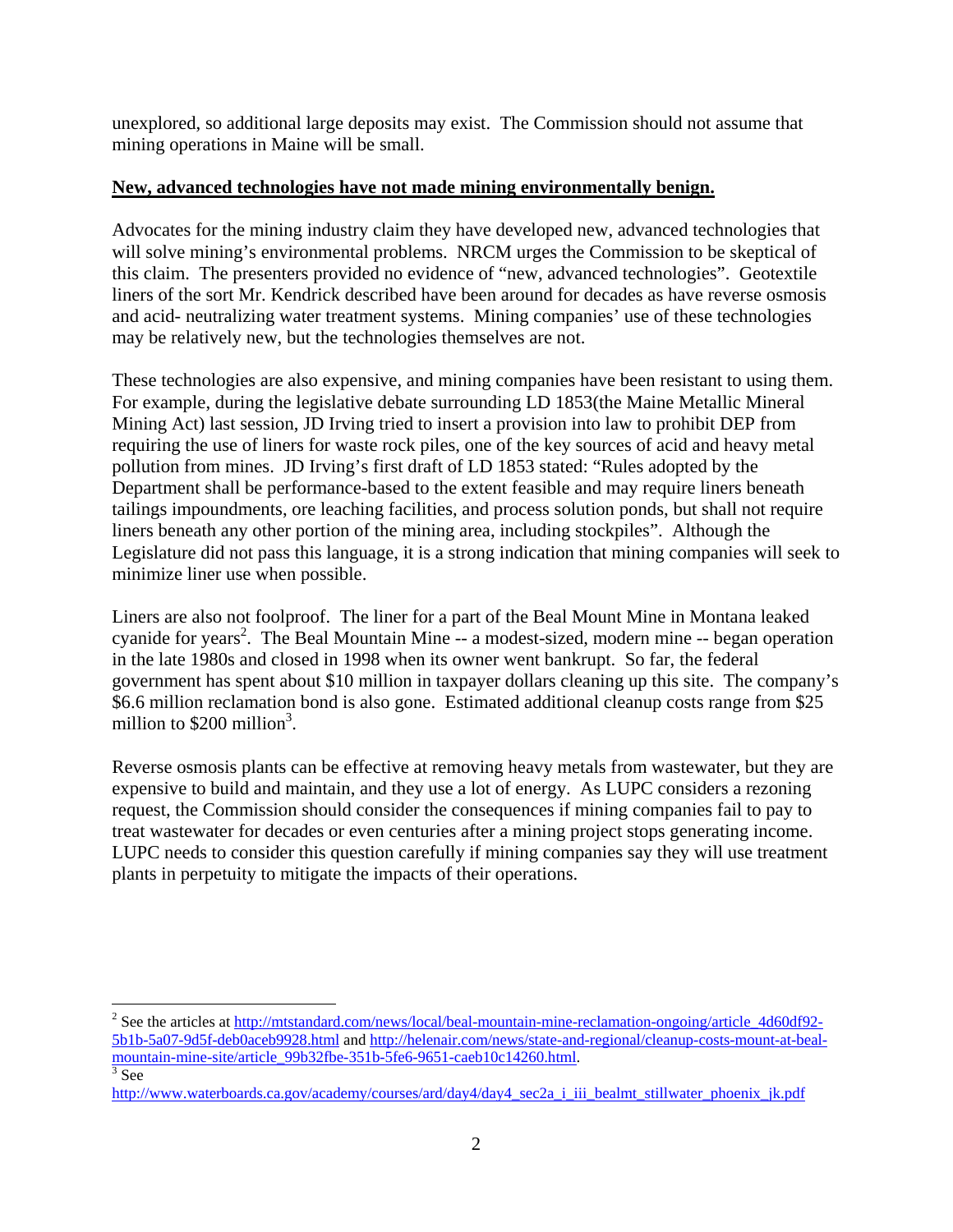### **Mining companies have understood the environmental consequences of their actions for a very long time.**

Miners have known for decades or even centuries that mining sulfide ores produces acid drainage. As Mr. Kendrick noted during his presentation, this is "high school chemistry." Mining companies have also known for decades that mines cause serious environmental problems. USEPA states the following, for example, about the Iron Mountain Mine in California: "Acid mine drainage from Iron Mountain Mine killed 100,000 or more fish on separate occasions in 1955, 1963, and 1964; and at least 47,000 trout died during a one-week period in 1967".<sup>4</sup> People knew a long time ago that acid from mines was killing huge numbers of fish.

Even if, as was stated, mining companies have started to try to predict water quality impacts before commencing operations, they typically underestimate the water quality consequences of their operations. Mr. Kendrick described the Samatosum mine where the company underestimated the amount of acid their mine would generate. The mining company ended up having to install a water treatment plant that must operate in perpetuity after only three years of mining activity. This is the rule not the exception. A recent scientific review of 25 mines comparing predicted water quality impacts to actual water quality impacts stated the following:

Of the 25 case study mines, 36% have developed acid drainage on site to date. Of these 9 mines, 8 (89%) predicted low acid drainage potential initially or had no information on acid drainage potential. The Greens Creek Mine in Alaska initially predicted moderate acid drainage potential but later predicted low potential for acid drainage for an additional waste rock disposal facility. Therefore, nearly all the mines that developed acid drainage either underestimated or ignored the potential for acid drainage in their EISs.

Of the 25 case study mines, 19 (76%) had mining-related exceedences in surface water or groundwater. However, nearly half of the mines with exceedences (8/19 or 42%) predicted low contaminant leaching potential in their EISs. The constituents that most often exceeded standards or that had increasing concentrations in groundwater or surface water included toxic heavy metals such as copper, cadmium, lead, mercury, nickel, or zinc (12/19 or 63% of mines),arsenic and sulfate (11/19 or 58% of mines for each) and cyanide (10/19 or 53% of mines)<sup>5</sup>.

In considering potential impacts of mines during the rezoning process, the Commission should assume that adverse impacts on water quality will often be greater than predicted.

#### **All of the "model" modern mines that Mr. Kendrick described have had water quality problems, and all will require long-term or even perpetual maintenance and water treatment.**

According to a conversation I had with Mr. Kendrick after his presentation, the Flambeau Mine has violated water quality standards. It must truck the wastewater that accumulates in its "biofilter" (which is a fancy name for a constructed wetland or detention pond) off site to have it treated periodically. Similarly, it must also periodically remove and dispose of the sediments from this pond. If the mine does

 $\overline{a}$ 

<sup>&</sup>lt;sup>4</sup> USEPA. 2006. Abandoned Mine Lands Case Study, Iron Mountain Mine. P. 6.

<sup>5</sup> James R. Kuipers et. al. 2006. Comparison of Predicted and

Actual Water Quality at Hardrock Mines. Accessed at: http://pebblescience.org/pdfs/ComparisonsReportFinal.pdf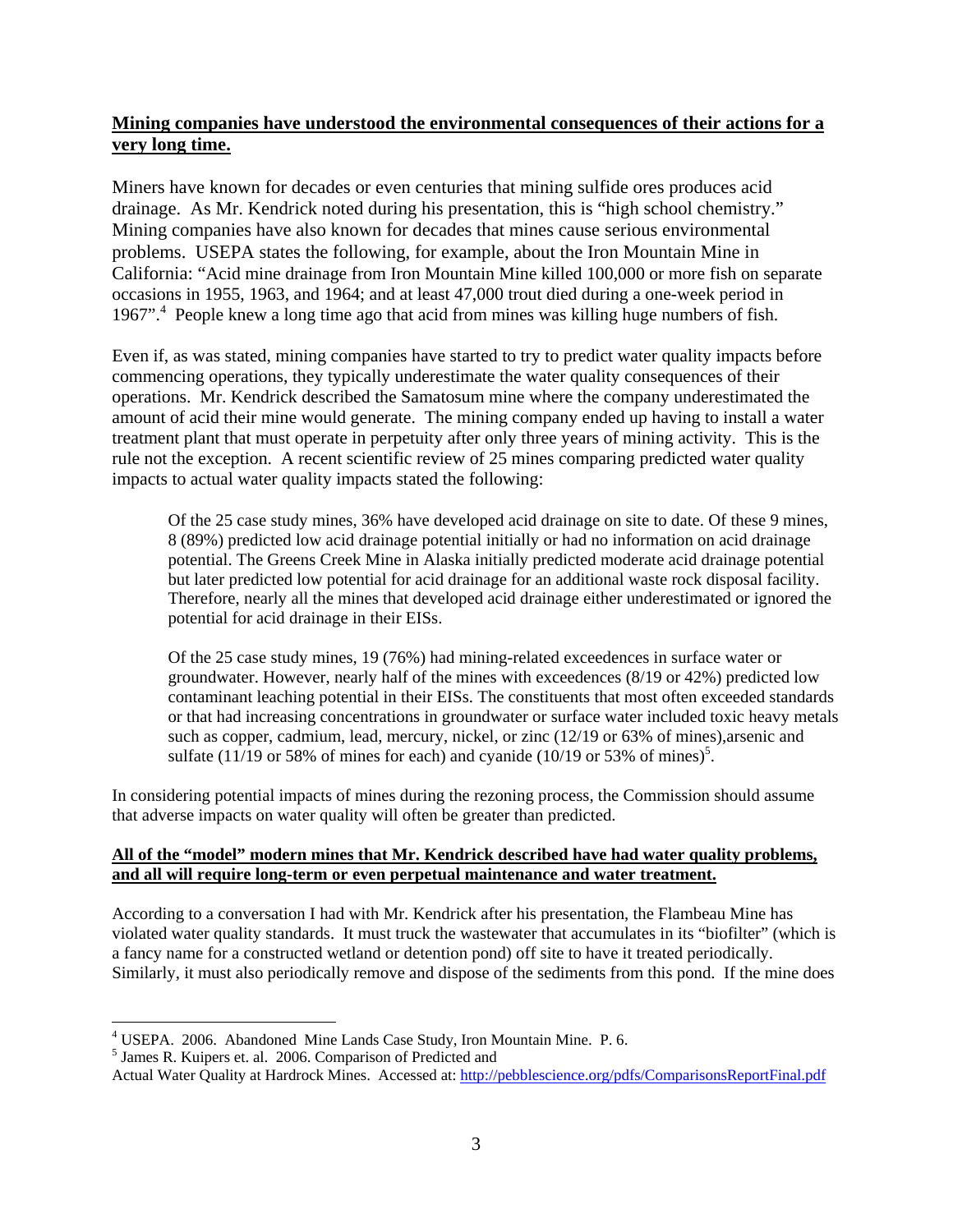not perform these maintenance activities, contaminated water will overflow from the "biofilter" and escape the site.

Also, as noted above, the Samatosum mine generated more acid than predicted and must use an onsite wastewater plant and maintain a tailings<sup>6</sup> pond dam in perpetuity. Tailings pond dams sometimes break with significant consequences<sup>7</sup>.

Likewise, the Greens Creek Mine in Alaska, which Mr. Kendrick also cited as a "model" mine, has a number of potentially serious and expensive environmental issues. A consulting firm recently conducted an audit of the mine on behalf of the Alaska Department of Natural Resources. The consulting firm identified a number of "highly significant" problems. It defined highly significant as: having an environmental impact; failing to have management systems that protect both the environment and the reputations of the company and permitting agency; or costing more than \$5 million to fix. Problems fitting this definition included:

1. Seepage from an on-site tailings pond containing contaminants above water quality standards and discharging directly into Greens Creek.

2. Increased potential for contamination of storm water due to high concentrations from mine production rock or quarry materials used in construction of roads, dikes, and drainage structures.

3. Dust from the tailings facility may be contaminating surrounding soils, water, vegetation and biota. 8

Thus, this "model mine" has water quality violations, and its owner did one of the things Mr. Kendrick implied modern mines no longer do: it used potentially acid-generating wasterock in the construction of roads, dikes, and drainage structures.

### **Heavy metal concentrations in water are naturally elevated in some parts of Maine, but mining operations will increase these levels.**

Both Ms. White and Dr. Marvinney repeatedly stated that some areas in Maine have naturally high arsenic concentrations in groundwater and surface water. Although groundwater naturally flows through some ore bodies and picks up heavy metals that may then flow into surface water, mining will do many things to increase this process. Blasting will fracture buried rock allowing greater contact with ground and surface water, thereby increasing metals leaching. Digging up underground ores and exposing them to rain and the atmosphere will also increase acid generation and metal leaching. Grinding up ores into small particles, a key part of the ore refining process, greatly increases surface to volume ratio of the material leading to increased potential for leaching of toxic metals and acid generation.

 $\overline{a}$ 

<sup>&</sup>lt;sup>6</sup> Tailings are the very fine-grained waste material leftover from the process of concentrating met ores. Tailings are typically stored near mines in constructed waste ponds or in existing natural ponds or wetlands. Tailings typically contain hazardous quantities of heavy metals and generate acid when exposed to air and water.

<sup>&</sup>lt;sup>7</sup> See, for example, http://en.wikipedia.org/wiki/2000\_Baia\_Mare\_cyanide\_spill for a description of a European tailings dam that failed.

<sup>&</sup>lt;sup>8</sup> See SKR Consulting's Environmental Audit of the Greens Creek Mine, Executive Summary, P. Tables A-1 and A-2. Accessed at http://dnr.alaska.gov/mlw/mining/largemine/greenscreek/pdf/gcaudit2009ex.pdf.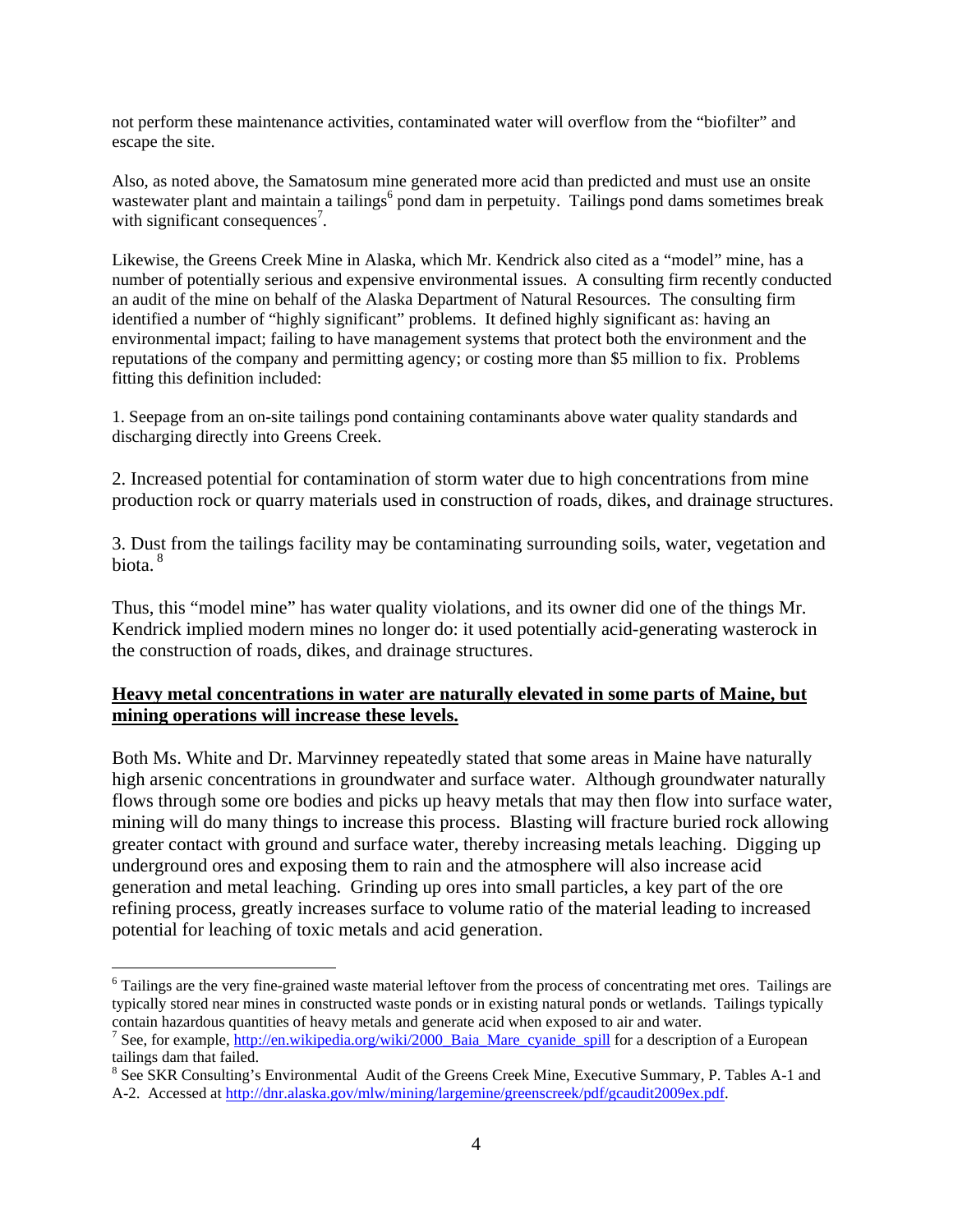Naturally elevated levels of contaminants in groundwater can be a serious problem. This is particularly true for arsenic in Maine, where some people have levels of arsenic in their well water that increases their risk of cancer. However, the natural presence of arsenic in the ground or surface water should not serve as a justification for allowing mining in the vicinity. Just the opposite: if levels are already high, extra scrutiny is required because mining is extremely likely to make the problem worse.

### **Mining companies frequently overstate the economic and employment benefits of mining.**

A good example of this is the Black Hawk Mine in Blue Hill. The owner of this mine claimed it would operate for 10 to 20 years and employ 200 to 300 people. Instead, the mine operated for five years employing around 100 people<sup> $\hat{9}$ </sup>. Although the mine closed in 1977, cleanup operations to stabilize the site concluded in 2008, more than 30 years later, and groundwater in the area of the site is unfit for drinking. The cap and liner on the site require maintenance in perpetuity.

Similarly the Samatosum and Flambeau mines Mr. Kendrick described both operated for only three and four years respectively but will require maintenance and wastewater treatment in perpetuity.

The Commission should consider that employment at mining sites is often very short-term and subject to boom and bust cycles, but the toxic waste that remains is always a long-term problem.

# **The Commission should not rezone areas for mining near population centers, public or private drinking water sources, or valuable fish and wildlife resources**

Chair Hilton asked Carol White if there were anyplace she would not put a mine. When pressed, Ms. White responded that it would not be a good idea to put mines near population centers, public or private drinking water sources, or wetlands and waterbodies that are significant for wildlife habitat or recreational values. NRCM strongly agrees with this. As NRCM stated in its initial comments on the Commission's proposed rule changes, the Commission should identify resources within an 8-mile radius of a proposed mining site because of the potential for mining contamination to travel long distances once it enters groundwater and surface water.

# **Conclusion**

 $\overline{a}$ 

NRCM strongly urges the Commission to consider environmental impacts in developing new rezoning criteria for mining. Even modern mines become permanent waste management problems and are similar to other types of hazardous waste sites, such as Superfund sites. The Commission also needs to consider whether the long term environmental problems associated with any mining operation, even smaller ones such as the Flambeau Mine, are worth taking on given the short-term employment mines often offer. The boom and bust nature of mining and

 $9$  Representative Ralph Chapman. 2012. Testimony before the Environment and Natural Resources Committee of the Maine Legislature on LD 1853, An Act To Improve Environmental Oversight and Streamline Permitting for Mining in Maine. March 30.